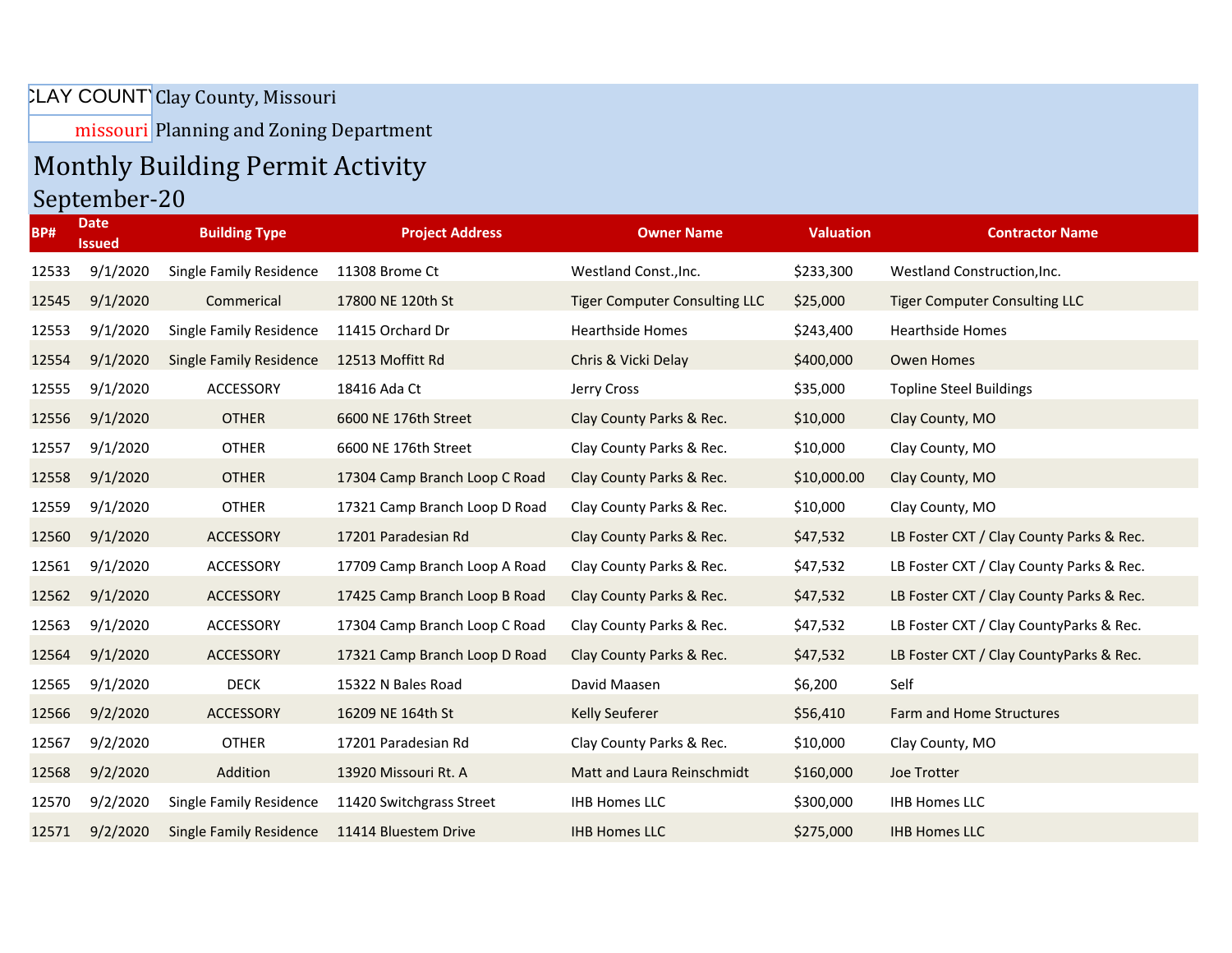| 12572 | 9/2/2020        | <b>Single Family Residence</b>              | 11416 Bluestem Drive   | <b>IHB Homes LLC</b>      | \$295,000   | <b>IHB Homes LLC</b>            |
|-------|-----------------|---------------------------------------------|------------------------|---------------------------|-------------|---------------------------------|
| 12573 | 9/4/2020        | Alter/Remodel/Addition 13713 Plattsburg Rd. |                        | <b>Crystal Bomar</b>      | \$1         | Ralph Reuscher                  |
| 12574 | 9/4/2020        | SOLAR                                       | 20808 Missouri City Rd | Don and Sharon Frakes     | \$9,000     | Ray Ortiz                       |
| 12575 | 9/4/2020        | <b>OTHER</b>                                | 8003 ne 132nd st       | <b>Robert McGuire</b>     | 5,791       | Dry Basement Foundation Repair  |
| 12576 | 9/8/2020        | Single Family Residence                     | 13005 Jacob Lane       | Preston Chandler          | \$465,000   | Fish Creek Homes                |
| 12577 | 9/8/2020        | <b>POOL</b>                                 | 11060 Locust Lane      | Cory & Cara O'Riley       | \$75,244    | <b>Swim Things</b>              |
| 12578 | 9/8/2020        | <b>OTHER</b>                                | 17108 State Route 33   | Brett and Heather Bokarae | \$350       | Self                            |
|       | 12579 9/10/2020 | <b>Single Family Residence</b>              | 12100 Ridgeview Rd     | Mark & Florence Berti     | \$301,800   | <b>Cardinal Crest Homes</b>     |
|       | 12580 9/10/2020 | ACCESSORY                                   | 13003 Heritage Dr      | <b>Edsel Sexton</b>       | \$20,000    | Single Source                   |
|       | 12581 9/11/2020 | <b>POOL</b>                                 | 13424 Oakbrook         | Craig & Lori Fritts       | \$57,616    | Swim Things                     |
|       | 12582 9/14/2020 | ACCESSORY                                   | 8625 N.E. 132 Street   | Chad and Cassie Mitchell  | 30,000      | Farm and Home Structures LLC    |
|       | 12584 9/14/2020 | <b>OTHER</b>                                | 28606 NE 174th St.     | <b>Richard Talbot</b>     | $\mathbf 0$ | Carrier Electric Inc.           |
|       | 12585 9/14/2020 | SOLAR                                       | 21621 NE 178th Street  | Mark & Janis Richardson   | 25,000      | <b>Smart Home Innovations</b>   |
|       | 12586 9/14/2020 | <b>Single Family Residence</b>              | 11322 Brome Dr.        | Westland Const., Inc.     | 233,300     | Westland Const.                 |
|       | 12587 9/14/2020 | ACCESSORY                                   | 7009 County Rd E       | Mark Pier                 | 1,500       | Westland Const.                 |
|       | 12589 9/14/2020 | ACCESSORY                                   | 19502 State Route 33   | Steven Kiso               | 100,000     | Self                            |
|       | 12590 9/15/2020 | <b>DECK</b>                                 | 11421 NE 136th St      | William Shelley           | 2,000       | Self                            |
|       | 12591 9/15/2020 | <b>ACCESSORY</b>                            | 11421 NE 136th St      | <b>William Shelley</b>    | 50,000      | Self                            |
|       | 12592 9/15/2020 | Alter/Remodel/Addition                      | 19806 King Rd          | Kim Hancock               | 6,720       | Tornado Tough Storm Shelters    |
|       | 12593 9/16/2020 | ACCESSORY                                   | 21010 NE 170th St      | <b>Robert Hagg</b>        | 28,000      | LeRoy Troyer                    |
|       | 12594 9/17/2020 | Single Family Residence                     | 13003 NE 115th Ter     | Josh & Gina Morris        | 383,980     | Homes by Chris LLC              |
|       | 12595 9/21/2020 | Alter/Remodel/Addition                      | 5009 NE 92 Highway     | <b>PCH Ventures LLC</b>   | 30,000      | <b>PCH Ventures LLC</b>         |
|       | 12596 9/21/2020 | Alter/Remodel/Addition                      | 6805 Nebo Hills Rd     | Nebo Hills Baptist Church | 18,500      | Dean Ledford Homes, LLC         |
|       | 12597 9/22/2020 | <b>DECK</b>                                 | 11809 NE 146th Street  | <b>Chris Shipley</b>      | 25,000      | Legacy Homes and Renovation LLC |
|       | 12598 9/22/2020 | Single Family Residence                     | 11212 Brome Dr.        | Westland Const., Inc.     | 258,500     | Westland Construction, Inc.     |
|       | 12599 9/22/2020 | <b>DECK</b>                                 | 17112 Jackson Ave      | David B Erwin Jr          | 7,200       | Self                            |